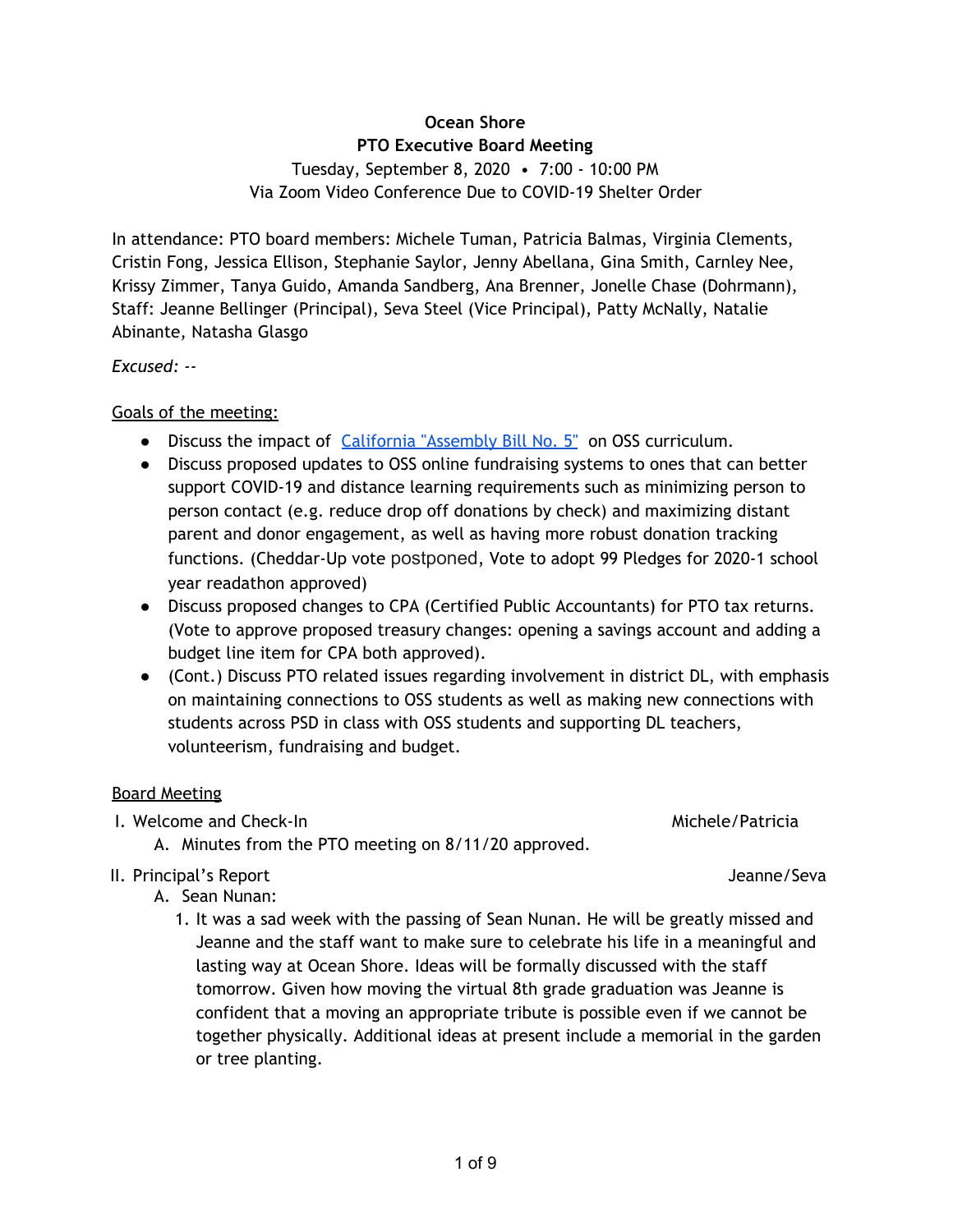- 2. There is a Go fund me to ["Support](https://gf.me/u/ywknsu) for the Nunan Family" during this incredibly difficult time.
- B. Back to School Nights (2)
	- 1. There will be two Back to School Nights (B2SN) and they will be held on September 15th and 17th, 2020. This will allow teachers more time for discussion with this new DL teaching paradigm as well as hopefully enable more parents and guardians to attend B2SN if their children are in multiple classes.
	- 2. Full year DL should only attend if they have an OSS teacher. Jeanne and Seva will pop into individual class B2SNs but it will be Open House in the spring which will be whole school oriented.
- C. Alternative Service/Aides/Etc. AB 5
	- 1. California ["Assembly](https://leginfo.legislature.ca.gov/faces/billCompareClient.xhtml?bill_id=201920200AB5&showamends=false) Bill No. 5" has imposed hiring and compensation rules that directly oppose some OSS workarounds that have allowed the PTO to provide our kids some education that would not otherwise have been possible. For our intents and purposes, the bill essentially states that we cannot hire people for positions available through the District work (i.e., P.E., teachers, staff, aides).
		- a) Our curriculum enhancement support for science and P.E. are at issue in this regard. They are compensated differently than teachers hired by PSD and are paid by PTO funds. Since P.E. is a hired position in our district we cannot contract out. There are some very specific situations where it would be possible to hire a company for jobs in our district.
		- b) Other schools are having to work with this new constraint as well, but OSS is probably the most impacted because of our history of alternative service.
		- c) Seva was going to communicate with the impacted individuals regarding alternative service. Patricia will compile a list of aides. Michele reached out to PSD's Director, Human Resources, Alexis [O'Flaherty](https://www.pacificasd.org/action/mail/sendMail.cfm?e=QU9GbGFoZXJ0eSBAcGFjaWZpY2FzZC5vcmc=) and the Superintendent and tried to get some clarity.
		- d) PTO can't afford to fund full employee positions. Alternative service aide line items are being reallocated in the budget.
- D. Schedules/PE/District Updates
	- 1. PE still doesn't have a teacher but has a long term sub. Offered a job to two people who didn't take it, interview process starting again. 6th distance learning PE is taught by a Vallemar teacher who had an open timeslot.
	- 2. 7-8 DL paperwork and missing/lost synergy info is causing a kerfuffle. Information is missing from other schools for our DL kids. OSS might have the info. Jeanne is going to see if Patricia (office) has any helpful information.
	- 3. OSS parents and teachers feel there is very little district guidance to DL parents and several stories for every question. Message being relayed.
	- 4. Yellow cards for FYDL will go to students' DL teacher's school rather than stay at OSS.

III. Teacher Report/Check-In Patty et al.

A. Patty expressed appreciation on behalf of herself and the other teachers for the OSS parents and all their support of their students at home. It has really helped the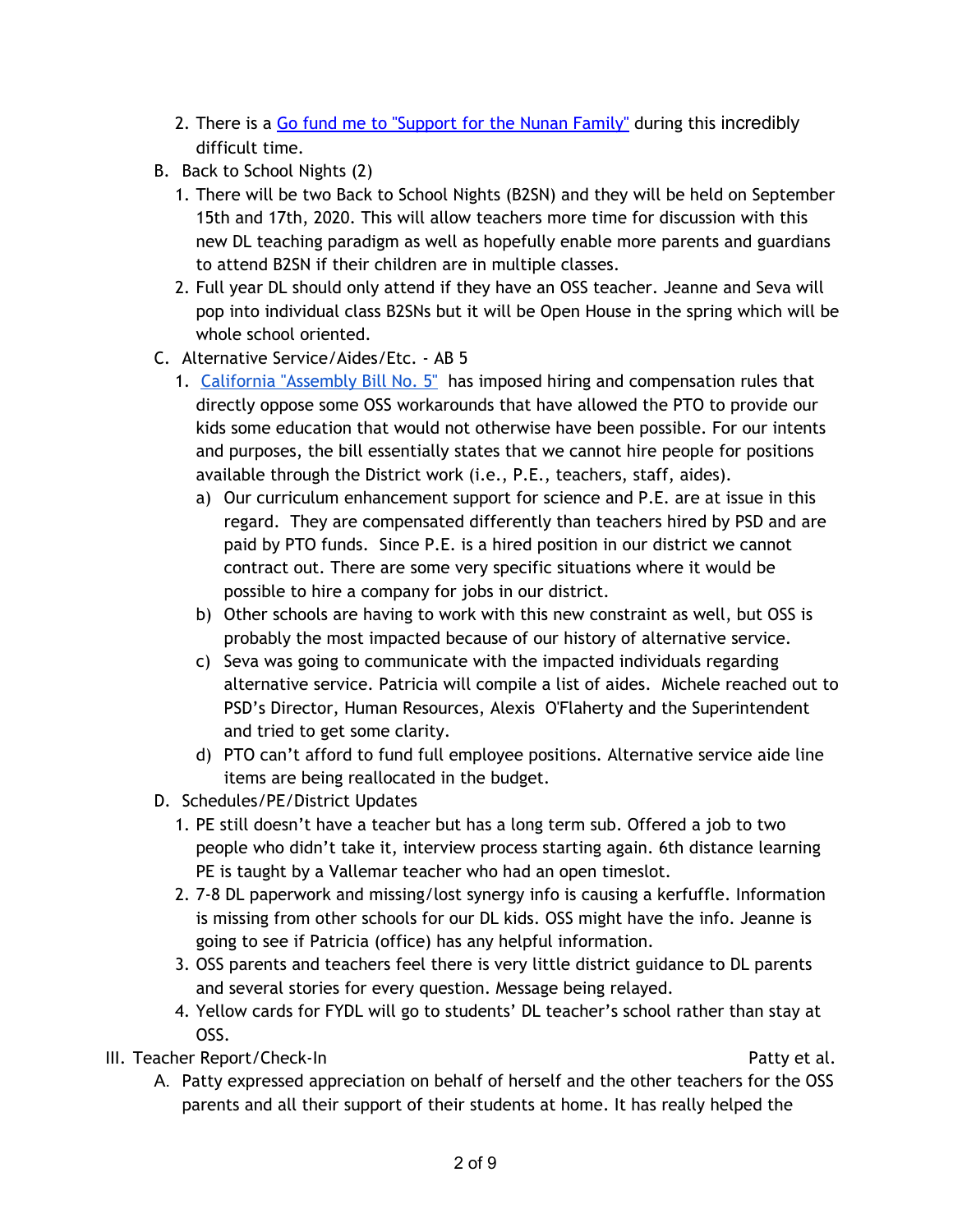teachers to keep the students learning. The teachers are all trying really hard and it's tough. All the teachers are "paddling as fast as they can" as is the Ocean Shore way and have really been put to the test this year. Everyone was hit hard by Sean's death. The teachers miss the kids (and miss each other too) and are so happy to see the kids on Zoom.

- B. Natalie: Lots of positive emails this week from parents to teachers. Community support was powerful especially on top of such a tragic loss. Thanks everyone. Also requests that in our discussions with other families that we take the opportunity to draw attention to tout the work of veteran teachers. There are huge challenges for our veteran teachers and they have spent hours and hours figuring out how to make everything work. They're non-tech natives and taking on a large chunk of things they've never attempted before (e.g. a second monitor for zoom, second doc camera with ipad, etc.). They've all said they will do it! That they'll need help, but they'll do it. No one has said no! (Amazing). They want to do best for the kids.
- C. Natasha: Sense of community of OSS is amazing even in DL. This is the first year that she already knew the kids from Zoom before she met them and was so excited to meet them in person at pick ups. Silver lining. Grateful.
- D. Michele thanks teachers for hard work, reminds us all to continue to emphasise positivity as parents' attitude informs kids' attitudes.

# IV. Parent Representatives Report TBD

- A. Modification of Duties
	- 1. Can Parent Reps modify duties to include Ombud roles? Yes.
		- a) Teachers need 'a tech shield' maybe need to establish a communication hierarchy. Tech questions from parents are taking a lot of teachers' time away from prep and student learning.
	- 2. Current questions: Do all the OSS kids get an ombud, i.e. FYDL or homeschool? Do non OSS teachers get the support? 5-10 kids in each grade from OSS. Maybe some parents from other schools get trained?
		- a) Virginia Clements is liaison for full year distance learning communication. [fullyeardistancelearning@pacificasd.org](mailto:fullyeardistancelearning@pacificasd.org)
- B. OMBUD Check In
	- 1. Ombuds: Cristin would like to discuss, with Michele and Jeanne, expectations for ombuds. We don't have a training set up, or virtual field trip coordinator etc. Ombuds don't know what to do or what their roles are, especially the new ombuds. Cristin suggests a Zoom training session.
- C. Family Feedback Parent Representatives Report TBD
	- 1. Getting communication lines open as soon as they can: talk about at back to school night and sharing contact spreadsheets and need to email ombud with communication opt in/out preferences. For people who don't respond, ask teachers to follow up with parents. Virginia can help with DL and homeschool since she's employed by the district. Maybe a link or something on OSS homepage with info and link to Virginia C's ([fullyeardistancelearning@pacificasd.org](mailto:fullyeardistancelearning@pacificasd.org)) would be useful?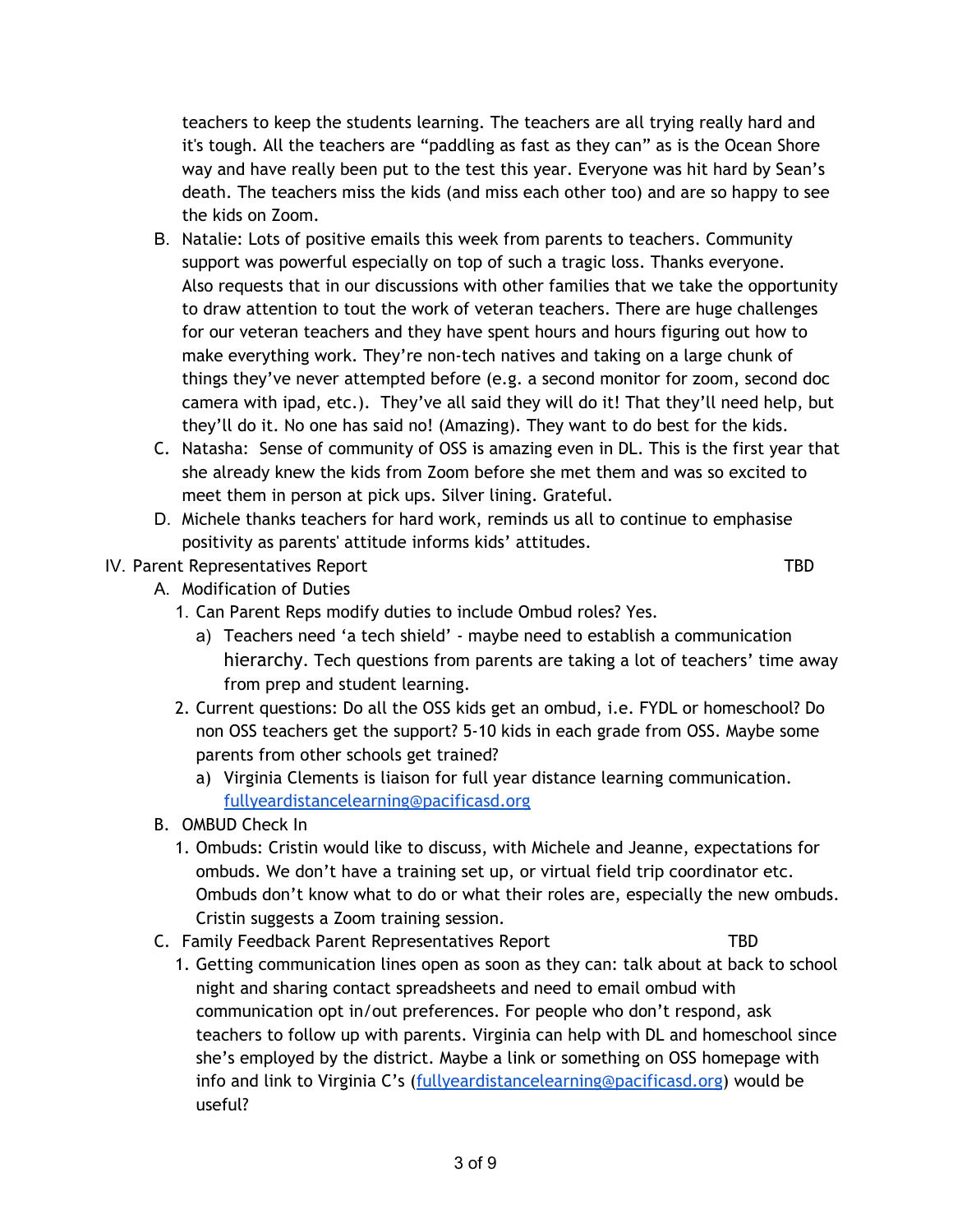- a) School's might have to facilitate FYDL preferences in particular because the person who was in charge of the district website just left.
- 2. Virginia and Cristin- sent out email to teachers and to get ideas from teachers about what parents could help with etc.
- 3. Yearbook elective: Tanya wants to do a yearbook but she needs to work with ombuds so parents can send kids' pics… Natalie will bring up with teachers. 8th graders will get their own <sup>%</sup> of a page and can use old photos or create a memory board. It won't be traditional but will be made from whatever is received. Maybe ombuds can collect photos and then ombuds can share their google drive? Having multiple people (e.g. ombuds) uploading directly to TreeRing was discouraged.

# V. Treasurer's Report **Vertex and September 2018** and the set of the set of the set of the set of the set of the set of the set of the set of the set of the set of the set of the set of the set of the set of the set of the

- A. Savings account
	- 1. The PTO has a significant amount of money in the primary checking account. Jessica proposes that we leave what's budgeted for this year (approx) in the checking account and move the remainder into a savings account to give our money one more layer of security.
		- a) PTO used to have Vanguard accounts 2 treasurers ago. It took Debbie Kimbal 4 years to get that money transferred to the PTO checking account. Due to the turnaround of the board members. Because of 5 year commitments required by most investment accounts and the volunteer structure of PTO we haven't had a place to put the surplus besides a checking account.
	- 2. Jessica proposes to keep the fund allocation and everything else as is but split up the money into checking and savings accounts for more protection. A traditional savings account is most prudent at this time due to constraints already mentioned, market volatility, etc.
	- 3. The board voted unanimously to approve opening a savings account.
- B. CPA Proposal Link: CPA [Engagement](https://drive.google.com/file/d/1rCEk7ipsQxrowC_hlu1zYEaHKp8KS3Ha/view?usp=sharing) letter OSS PTO.docx
	- 1. Patricial has been doing our taxes for many years and we will need someone to replace her as she is no longer treasurer. For our finances and also for future treasurers it is legally advantageous to have a professional review our account and help with taxes this year. Specifically, CPA services take some liability off of PTO and Jessica personally and provide extra security in the face of tax law changes that take many hours for a lay person treasurer to decipher.
	- 2. Have gotten a couple of quotes. One is a much better deal (\$900 vs \$2000). Proposal looks reasonable and inlign with industry expectation but Michele would like more background on the CPA before committing to that individual.We do however resolve at this time to put in a CPA line item in the budget for \$1k regardless of who we pick.
		- a) The board voted unanimously to adjust the budget to create a line item for \$1000 for CPA pending considering of this CPA.
- C. Cheddar Up and 99 pledges Proposal
	- 1. Presentation shared Link: Fundraising Platforms Proposal 9-7-20.pdf [\(pre-meeting\)](https://drive.google.com/file/d/1S3HUI0RkeN6j2v5pzKowrvpAgSQpiQyC/view?usp=sharing)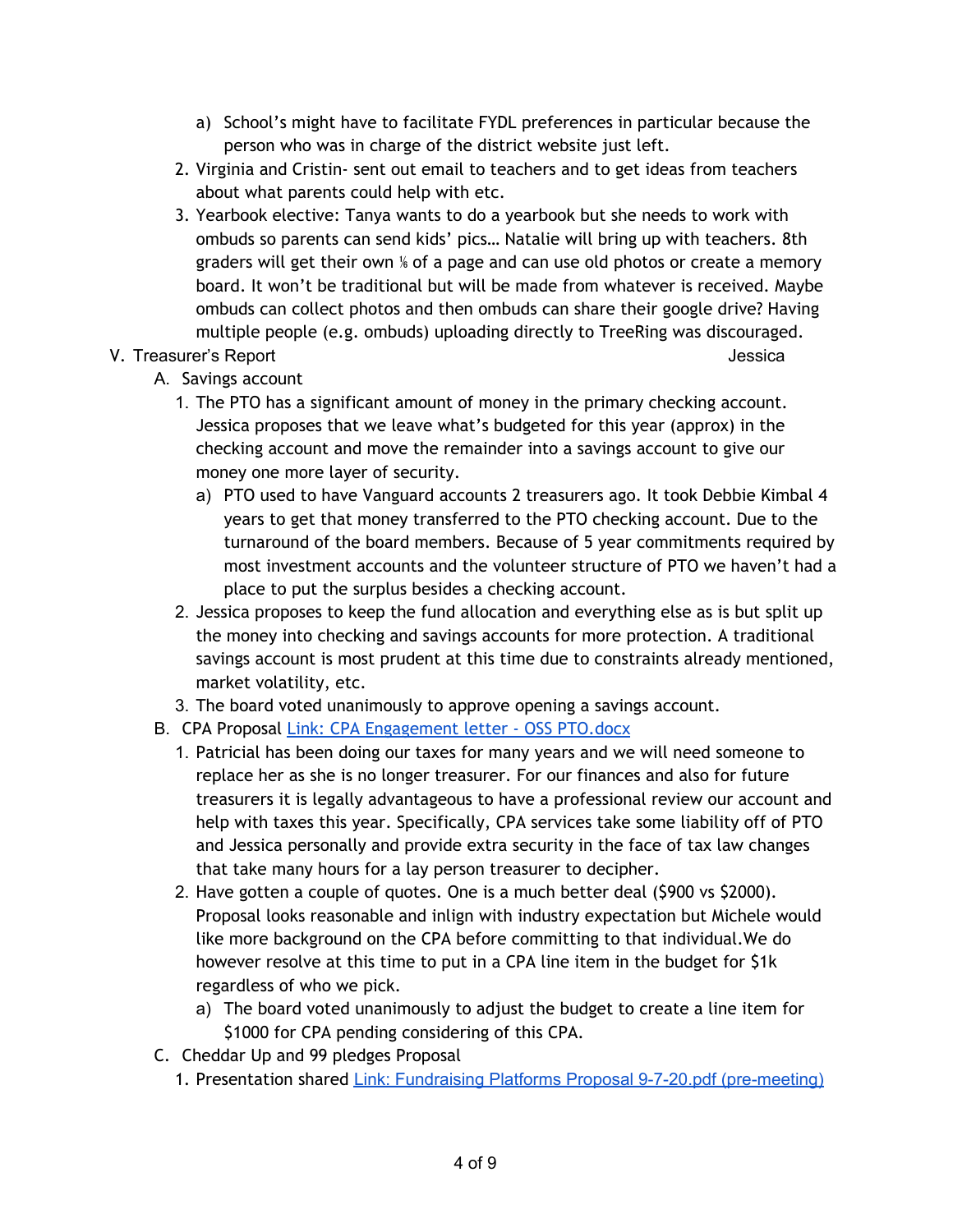- a) Cheddar Up offers many advantages over current fund collection mechanisms especially in terms of access and tracking and integration with our online storefronts (i.e. ASEP and Spiritwear). However after much discussion it became clear that more information was needed to determine if it actually makes sense to replace some (e.g. Weebly or Paypal) or all of those mechanisms (both from a financial and point of view and due to privacy, labor, and personnel considerations). A vote to adopt Cheddar Up was deferred until after further discussions with Natalie and Presidents, to discuss the reality of these changes.
- b) 99 Pledges for Readathon
	- (1) Changes to the majority of Readathon donation collection are necessary in DL. (Everything would remain the same in the classroom and hallways e.g. leaderboards). 99 pledges is designed to run fundraising for schools and teams so the platform is an easy transition from the traditional paper tracking. It's inexpensive: only credit card transaction fees. Tracking is easy: 99 pledges allows for an individual donation page per student that can be sent out electronically to friends and family or they can search for the child's name.
	- (2) Privacy and equity issues were discussed. This platform would work for the majority of students but not those who opted out of sharing personal information publicly. Can we enter their info in on the back end?
		- (a) Can we use a survey like Cristin had for the talent show that aimed to solve this same issue?
		- (b) 99 Pledges can be adjusted to remove individual student leaderboards and replace with class leaderboard aggregate data to preserve anonymity and include those who don't have access to computers.
	- (3) Request to find a way to include only reading minutes on the website and the board? Normally only reading minutes are shared publicly. Would like to be able to keep the donation amounts hidden from the kids and keep the focus about the reading and about families supporting kids reading. Readathon is typically the biggest fundraiser because it's fun and involves all the kids and not actually focused on the money.
	- (4) 2020-21 decision: 99 pledges hosting Readathon only and only under consideration for this school year at this point.
		- (a) The board voted unanimously to adopt 99 Pledges for the 2020-21 school year Readathon.

# VI. Fundraising **View Strategies and Strategies and Strategies and Strategies and Strategies and Strategies and Strategies and Strategies and Strategies and Strategies and Strategies and Strategies and Strategies and Strat**

- A. Spiritwear
	- 1. Print on demand, no cost to us.
- B. FUNdraising Plans
	- 1. Read-a-Thon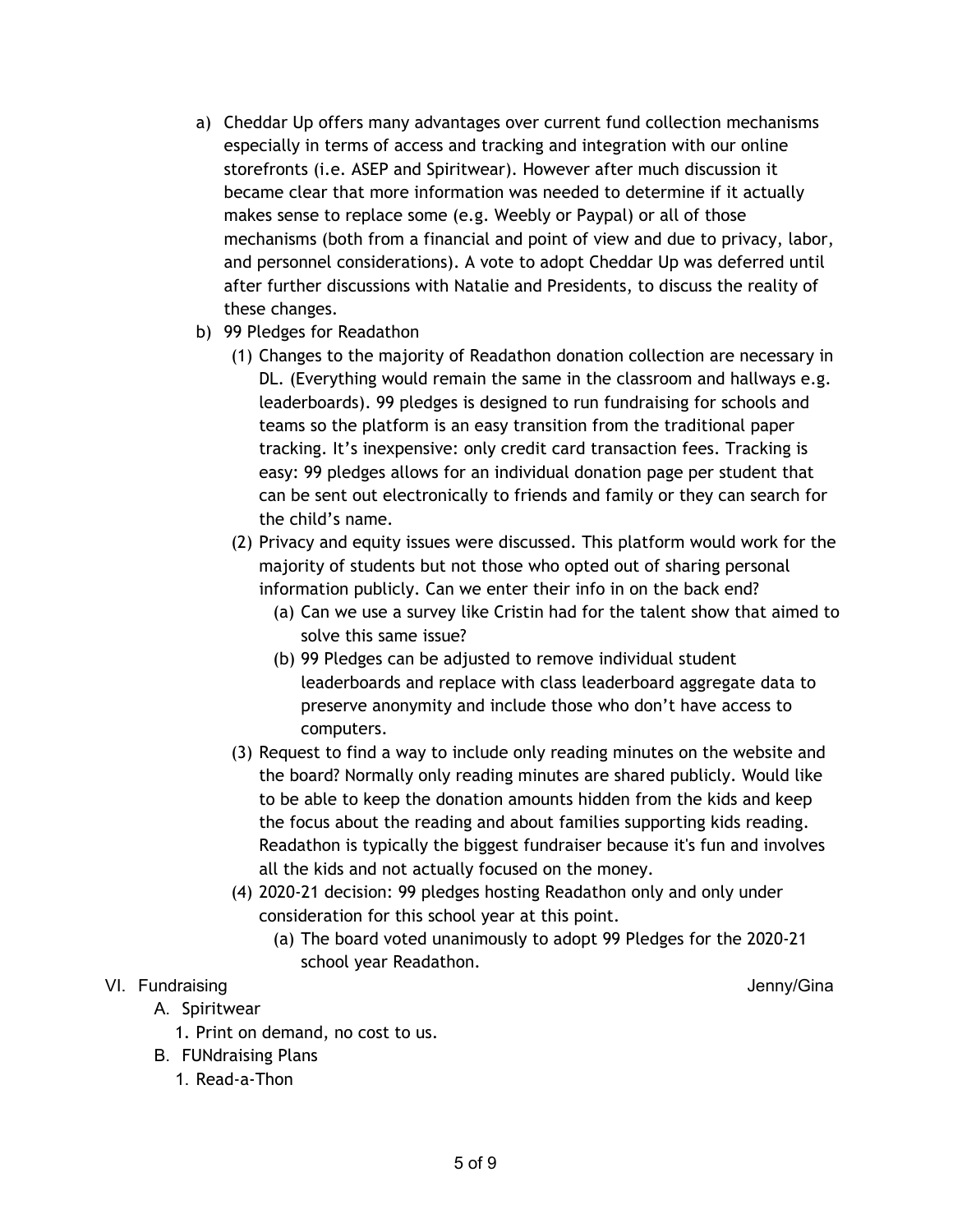- a) Theme for this year is essentially "Reading takes you places." Graphics and communication in the works. Going to run the same as it always has: reading everyday for a certain amount of time. Prizes TBD: Kids need motivations and we'll need to balance funds…
- b) Prizes are a challenge this year: Experiences e.g. popsicle parties and on campus experiences were so popular. Maybe teachers will have some wacky fun ideas. Readathon prizes have always been primarily about personal experiences: teacher for a day, zoom lunch with Seva/Jeanne/Teacher?… Need to reach out to staff to see what they're willing to give and how to be socially distant and still connected. More socially distant ideas: Online gaming with a teacher?
	- (1) Save the bike for later. Readathon incentives have always been more experiential and less monetary.
- c) What about FYDL kids-- maybe Jeanne/Seva experiences if they don't have OSS teachers?
- d) Can we continue rewarding readers rather than donations? Equity aspect and Readathon is about rewarding reading.
- 2. Simple Pleasures Coffee Subscription fundraiser: Riad's are on board anytime but there might be a more sensitive time to do it. Maybe later and after the Readathon. Don't want to get in the way of the community Readathon creates.
- 3. Holiday/Winter Bazaar:
	- a) Need to figure which month.
	- b) See's fundraising opening up too. Might be nice to do a coffee and candy holiday shop. (For Winter Bazaar or more depending on funds).
	- c) Direct donation option welcome for those wanting to not buy stuff.
	- d) Week of giving for Winter Bazaar. Good for kids to learn that sometimes raising money isn't about you…
	- e) Anonymous family matching? e.g. families might say they'll match upto \$500 or \$1k or whatever. Maybe company matching too?

# VII. Presidents' Report **Michele/Patricia** and Michele/Patricia

- A. General Meeting: Re- Schedule
	- 1. The upcoming General PTO meeting is scheduled at the same time as B2SN and is rescheduled to October 22, 2020.
- B. Website Updates
	- 1. Updates to the "OSS [Happenings"](https://www.osspto.org/) on the front page to honor Sean including the [go](https://gf.me/u/ywknsu) [fund](https://gf.me/u/ywknsu) me link and quote from his door, "The only person you are destined to become is the person you decide to be."
	- 2. Natalie reminds grown-ups to please be respectful of parental privacy concerns and rights of children who are not their own when they post pictures from school online (e.g. classroom pictures, Talent Show pictures etc).
	- 3. PTO Packets
		- a) Not out with emergency cards, will go out with future pick ups or separate
	- 4. Budget Changes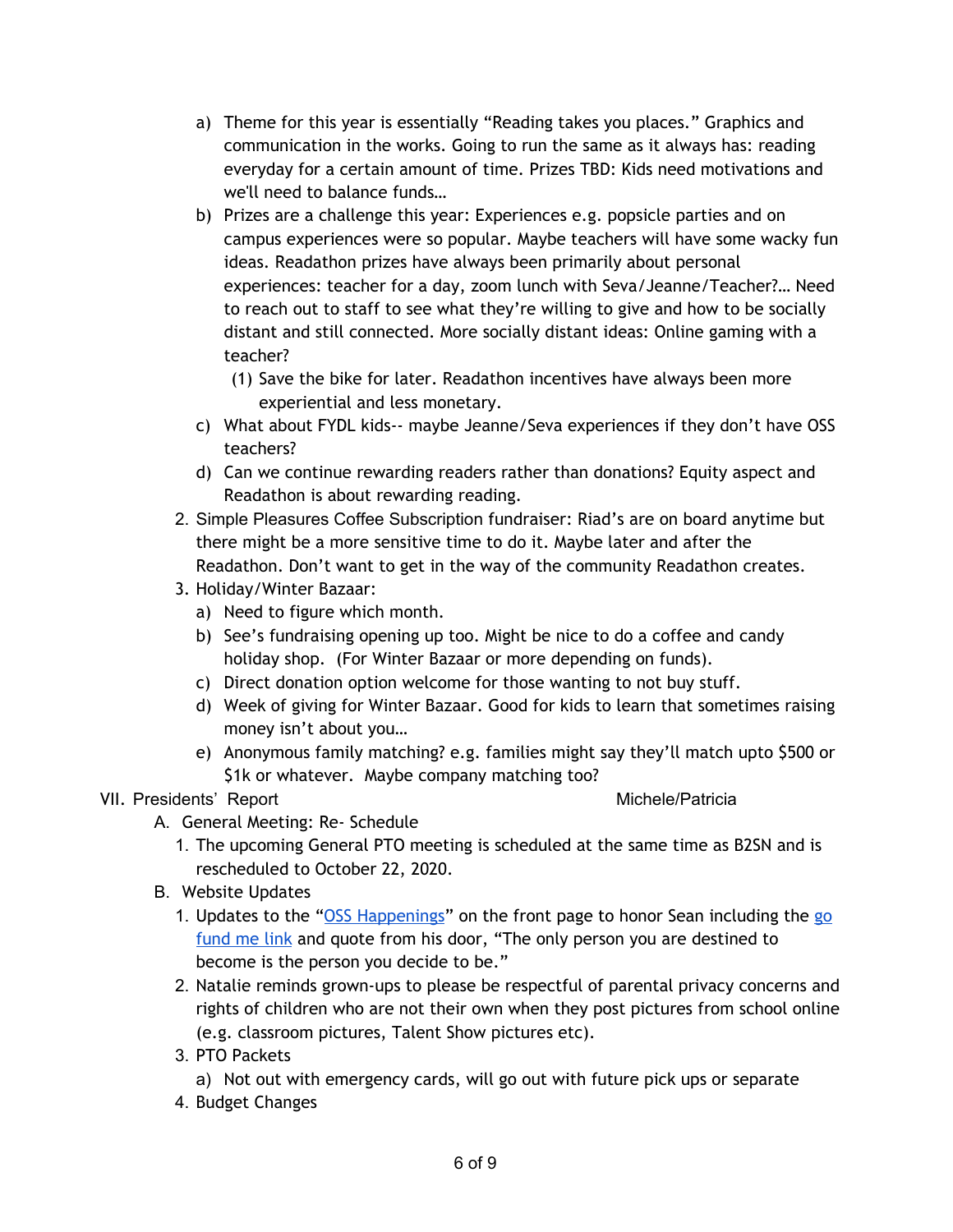a) Band costs: Inequity needs to be on the radar. Can either PEF or PTO chip in? VIII. Closing comments/Action Items Michele/Patricia Michele/Patricia

- A. Thanks to everyone for staying for the extra long meeting.
- B. **Upcoming Important Dates:**
	- 1. **Next Board Meeting: Tuesday, October 13, 2020**

### Action Items and Developing Discussions:

Tasks:

- $-9/8/20$ 
	- Patricia will compile a list of potential programs in jeopardy due to AB 5 (e.g. science with Sandy).
	- $\circ$  Jeanne talking to 7-8 teachers regarding the previous 8th grade gathering. Ultimately, make a decision of the 8th grade funds.
	- Natalie will bring up yearbook options with teachers
- $\bullet$  8/11/20
	- Art:
		- Digital Art Program:
			- Discussions will begin once we get back in school.
		- (Ongoing from 7/28/20) Planning for the Art Program:
			- Can we use a kiln at clay creations (instead of buying a new kiln for the art room)?
			- Art program needs a lot of parent support need to think about how to make that program successful in digital environment
			- Think about potential Art therapy activities to tie into SES curriculum and keep some physical art going.
	- Sheila's retirement:
		- (Ongoing) 7/28/20: Plan for a tribute page on the website for Sheila. Considerations of ways to honor Sheila

# Deliverables:

 $9/8/20$ 

# ○ None new

- $\bullet$  8/11/20
	- Communication with Homeschool families can go through PTO but not through Synergy schoolwide email (because those families will no longer be in the system). Can we send out the communications survey now before they get cut off? If so, Jeanne can send out the survey to all. Virginia will revise the communications and get to Jeanne ASAP.
	- Coordinate the opening packet, Virginia will edit the current draft and pass onto to Michele
	- Krissy will set up a Sign Up Genius survey for DL Parent Rep and Supplemental DL Ombud. (Wait to reach out to Faith about jobs available and wait to find out what else we might need).